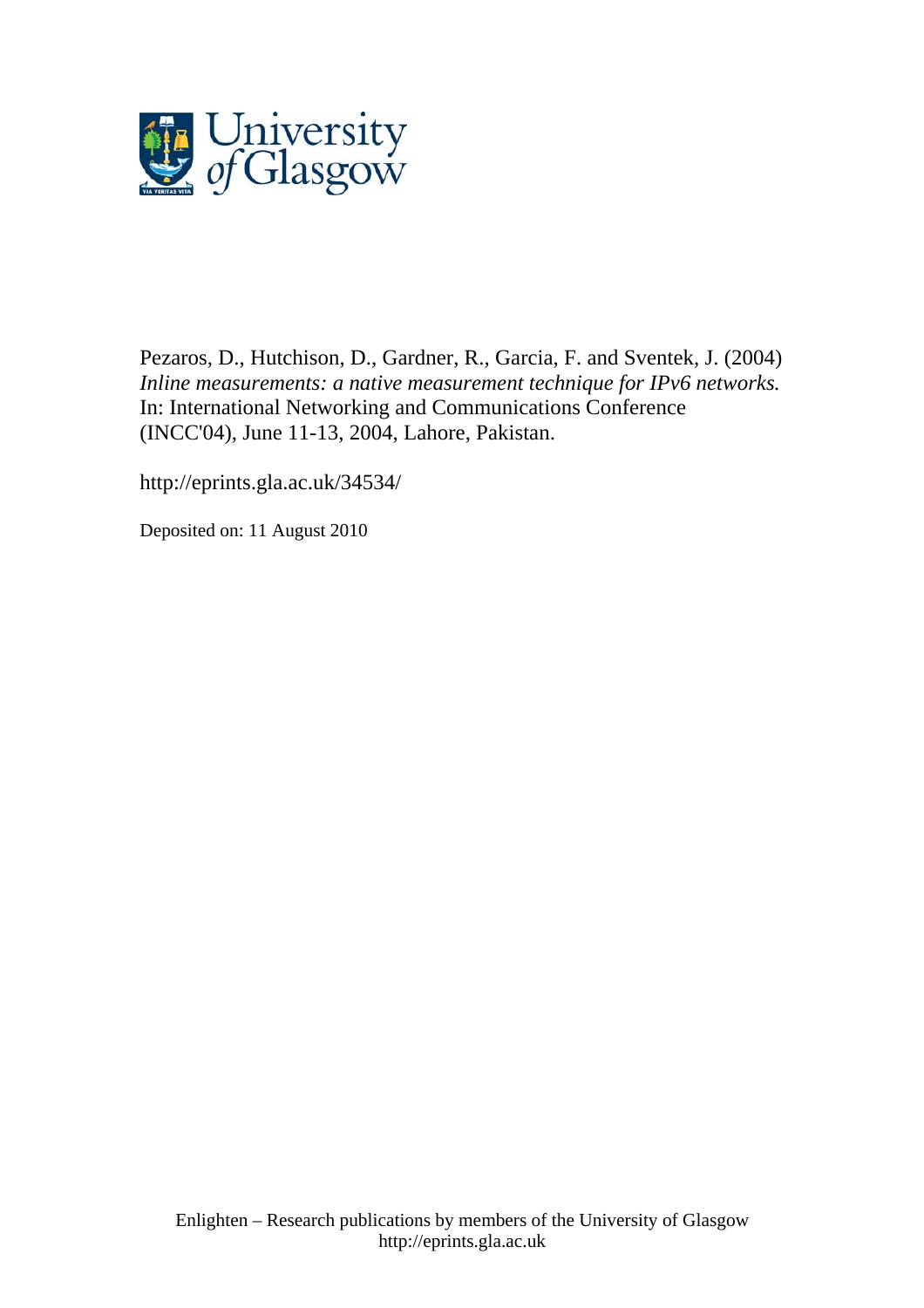# Inline Measurements: A Native Measurement Technique for IPv6 Networks

D. P. Pezaros<sup>1</sup>, *Member, IEEE*, D. Hutchison<sup>1</sup>, *Member, IEEE*, R. D. Gardner<sup>2</sup>, *Member, IEEE*, F. J. Garcia<sup>2</sup>, J. S. Sventek<sup>3</sup>, *Member, IEEE*<br><sup>1</sup>Computing Department I appearts University I appearts I

<sup>1</sup>Computing Department, Lancaster University, Lancaster, LA1 4YR, UK.

<sup>2</sup> Agilent Laboratories Scotland, Agilent Technologies, Edinburgh, EH30 9TG, UK.

<sup>3</sup>Networked Systems Measurement & Control Group, Computing Science Dept., Univ. of Glasgow, Glasgow, G12 8QQ, UK.

E-mail:  $\{dp, dh\}$ @comp.lancs.ac.uk,  $\{frankie-garcia, robot\}$  gardner $\{Qagilent.com, joe@dcs.gla.ac.uk\}$ 

*Abstract* **– Next generation convergence networks require ubiquitous measurement mechanisms able to dynamically assess the performance quality characteristics experienced by the different, aggregated traffic flows traversing end-to-end Internet paths. Existing service measurements fall into two main categories: active and passive. This paper introduces a complementary technique called 'inline measurements' that makes use of the extendible features of the emerging IPv6 protocol. Through the exploitation of native IPv6 extension headers, measurement triggers and minimal measurement data may be carried in the same packets as the payload data itself, providing a high level of probability that the behaviour of the real user traffic flow is being observed. By adding measurement functionality natively, at the network (IPv6) layer, inline measurements can potentially target all transport and application services, providing an accurate performance evaluation framework for next generation networks. The paper also presents the results from a dynamically configurable prototype implementation in which end-to-end, one-way delay and delay variation of real-time video streams have been measured.** 

*Index Terms* **– active, passive, measurement, monitoring, performance, quality of service, service management, IPv6, extension headers, delay measurement, real-time traffic.** 

#### I. INTRODUCTION

The Internet Protocol (IP) is emerging as the ubiquitous, universal convergence layer in the gradual marriage of telephony networks with data communications networks. The result is the increasing aggregation of multi-service traffic on IP networks that operate, by nature, according to the 'best-effort' paradigm.

Within this environment supplementary mechanisms are required to ensure the IP network is able to deliver the appropriate quality of service (QoS). This is particularly important for high revenue generating, time-critical data flows, such as voice calls [1, 2, 3].

Various QoS techniques are being developed, such as DiffServ [4] and IntServ/RSVP [5] or overlay models involving MPLS, ATM and Frame Relay, which are able to provide a range of QoS levels that can be categorised in terms of synchronicity, latency, jitter, loss and throughput. However, key to the success of delivering good quality of service is the ability to measure and monitor the service

performance provided by the network and provide appropriate, timely feedback to maintain QoS levels.

At the lower layers, measurement and monitoring allow network operators to gauge the real-time health of the network through, for example, detecting traffic congestion and delay, measuring throughput, checking link / path availability, verifying routing/forwarding mechanisms and calculating error rates. Measurement and monitoring enable responsive traffic engineering, providing a path towards automated provisioning and optimisation within the network.

 At the service layer, network service providers use measurement and monitoring to check if service level agreements are being met, to monitor individual end-user service quality, to provide billing, policing and fraud detection, to determine traffic levels for short and longer term provisioning and thus avoid the expense of overprovisioning.

QoS measurement techniques fall under two main categories: active and passive [6, 7]. Active measurements are performed by injecting traffic with known characteristics into the network at one point and observing the same traffic at another point and are often used to test specific attributes of a service, such as available bandwidth and one-way delay. On the other hand, passive measurements involve observing real traffic on a link without disruption to the service, often employing filtering and event search mechanisms to continuously maintain and update attribute counters. Passive measurements are commonly used for onepoint packet filtering and counting measurements. Figure 1 shows a general measurement structure that may apply to network management, in which active or passive measurements may be performed, together with feedback to control the network and adapt the incoming traffic.

In this paper, a complementary measurement technique for data networks is introduced that exploits the new, enhanced features of the IPv6 protocol [8]. Named 'inline measurements', this technique represents an alternative to active and passive measurements and is particularly suited to directly and transparently assessing the performance properties experienced by real user traffic at the IP layer.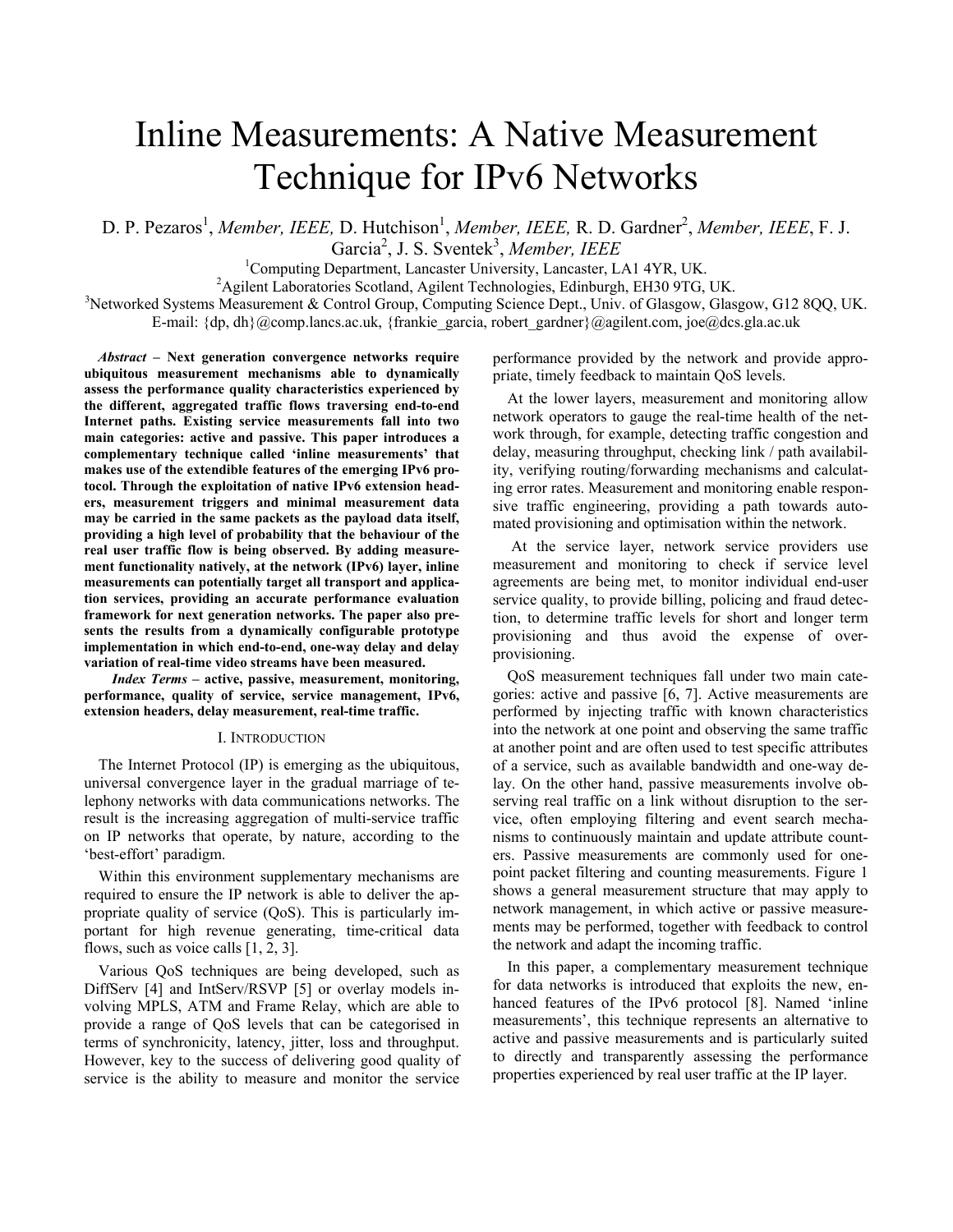

Figure 1: General System Measurement Structure

The term 'inline' implies that measurement invoking triggers and the measurement data are piggybacked onto real user packets using the extendible features of IPv6. Having potentially low overhead and minor impact on the network traffic, this service-oriented technique measures, with a high level of probability, the real user experience and it is equally applicable to measuring certain aspects of aggregate flows as it is to particular applications or protocols.

This paper is organised as follows: Section II presents the IPv6 inline measurement technique, outlines various strengths and weaknesses compared to alternative approaches and discusses appropriate application areas. Section III describes one-way delay measurements carried out using IPv6 inline measurements. Section IV concludes the paper, describing some future work that is intended in this area.

# II. INLINE MEASUREMENTS

## *A. General description of the technique*

The inline measurement technique requires that measurement data and triggering mechanisms be piggybacked onto real user packets and it may be viewed in part as a hybrid of active and passive measurement approaches – see Figure 2.



Figure 2: Inline Measurement Technique

Inline measurements are intrinsically multi-point measurements whereby packets are tagged with information at one point in the network and this information is augmented, retrieved and/or observed at a point or points elsewhere. As a result, the complex task of correlating measurements from multiple points in the network is circumvented, as it is entirely certain that the same packet has been observed at any chosen point in the network.

Similarly, because any added measurement data will be piggybacked onto real user traffic, it will, with a high degree of probability, receive the same treatment and follow the same path as the real user traffic. Thus an accurate reflection of the characteristics of the real user traffic flows can be obtained, provided that the marginal change to selected packets does not adversely affect the overall packet flow. There is also a small additional systematic processing delay. These issues are detailed in subsection C.

# *B. Implementation via IPv6 Extension Headers*

Native Internet Protocol version 6 (IPv6) extension headers [8] can be conveniently used to implement inline measurements. IPv6 has a common, 40-octet, fixed-sized header that holds the addresses and potential QoS capability – see Figure 3. Data for other functionality is implemented via a daisy-chain of optional extension headers positioned before the payload some of which hold small data structures called 'options'.



Figure 3: IPv6 header structure

In contrast to IPv4, IPv6 extension headers and their options are only processed where necessary in the network and there are specific rules relating to the order in which they must be processed. The IPv6 standard defines a small number of extension headers such as Hop-By-Hop Options, Destination Options, Routing, Fragment, Authentication and Encapsulating Security Payload. However, other extension headers and options can be defined for dedicated purposes – e.g. those within recent Mobile IPv6 IETF drafts.

With the exception of the Hop-by-hop options header, extension headers are not examined or processed by any node along a packet's delivery path, until the packet reaches the node identified in the Destination Address field of the IPv6 header [8]. This difference in extension header and option processing gives IPv6 the significant advantage over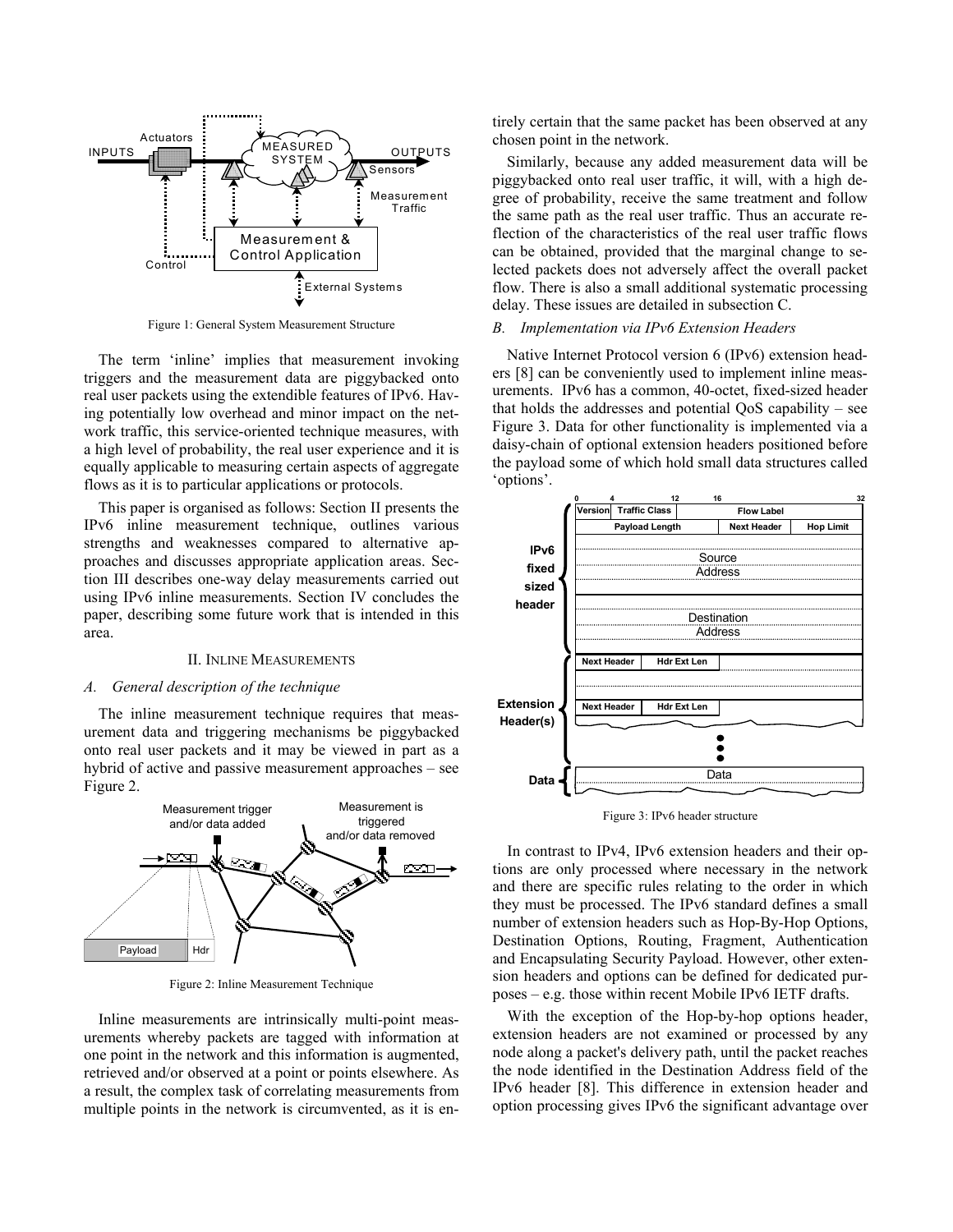its predecessor, IPv4, of being able to encode optional functionality mechanisms natively, without influencing the core of the forwarding mechanism.

The lack of need for option processing en-route eliminates the concerns of instrumented traffic being treated differently in routers than the rest of the traffic (e.g. fast/slow path, different processing queues). Also, the flexibility of processing extension headers only at specified nodes reduces the need for lengthy standardisation processes; incremental deployment is facilitated by the encoding of the extension headers that specifies the action to be taken when a node does not support a particular option. Last but not least, the flexibility of defining new, variable length options allows for testing and experimentation, as well as for additional functionality to be implemented at the ubiquitous network (IPv6) layer.

In this work, it is proposed that the Destination Options extension header be used to carry additional, bespoke options to convey measurement data such as timestamps, counters, trace information or other associated measurement system traffic. The Destination Options extension header is used to encapsulate standalone options in a Type-Length-Value (TLV) format, to be processed by a packet's destination and is thus ideal for performing end-to-end inline service measurements. The Destination Options extension header is illustrated in Figure 4.



Figure 4: Destination options extension header

The next header field contains a code identifying the subsequent header or higher-layer protocol payload type. The Hdr Ext Len field holds the length, in octets, of destination options header excluding the Next Header Field. The options field is of variable length and contains TLV-encoded destination options, which represent a suitable format for the transportation of opaque objects – see Figure 5. Options also have a type and a length. They are processed in sequence and, by setting bits in the type field, may be skipped or an error issued if unrecognised by a processing entity.

|         | Option Type Option Length            | Data |
|---------|--------------------------------------|------|
| 1 octet | variable number of octets<br>1 octet |      |

Figure 5: TLV-encoded option structure

Using a combination of destination options and appropriate measurement infrastructure, it is possible to selectively add data to real user traffic, which can be detected and processed elsewhere in the network making use of the IPv6 stack. The level of processing will be determined by the

options carried and may involve operations such as incrementing counters, adding timestamp annotations, extracting and caching packet data. Note that with the addition of a routing header, it would even be possible to target specific 'destinations' en-route to enable the implementation of more detailed service measurements as the user traffic crosses pertinent points.

A particularly elegant approach to inline measurement implementation is to use fixed or temporary extensions to the existing IPv6 protocol stack, the approach used to produce results for this paper. Temporary extensions can be achieved using dynamically loadable modules with appropriate hooks in the kernel stack, allowing the extension header processing rules defined within the IPv6 standard to be maintained. Alternatively, packets could be suitably instrumented and observed via separate hardware/firmware elements that may exist inside interface cards or just outside, attached as a separate plug-in module. A full description of implementation methods including a discussion on appropriate programmable networking techniques is outside the scope of this paper.

# *C. Comparison with other techniques*

The inline measurement technique has benefits and drawbacks and it should thus be considered as another potentially useful approach to measurement that may complement existing solutions. Just like the active and passive measurement approaches, they are not applicable for every type of measurement. A comparison of inline, active and passive measurement techniques is given in Table 1, in which '+' / '-' represent perceived advantages / disadvantages respectively.

The main advantages of inline measurements are minimal additional load on the network, ability to measure the 'real user experience', two-point measurement capability without requirement for data shipping and correlation, the ability to perform policy-based measurements on a dynamically deployable basis, and a suitably wide variety of measurement application areas. The main disadvantages of inline measurements are their intrusive nature, requirement for an accommodating protocol, security and privacy concerns since some packets must be modified, and that they can only operate when there is traffic available.

One of the main difficulties with two-point passive measurements is the need to correlate samples collected at two distinct observation points to yield one-way flow measures. Guaranteeing that both observation points trigger on the same packet and the subsequent data correlation are challenging tasks and shipping data can consume significant amounts of network bandwidth. Besides, for some metrics it is exceptionally difficult to see how one can measure them passively (e.g. route taken by packets) without scalability and complexity arising as significant restraining factors.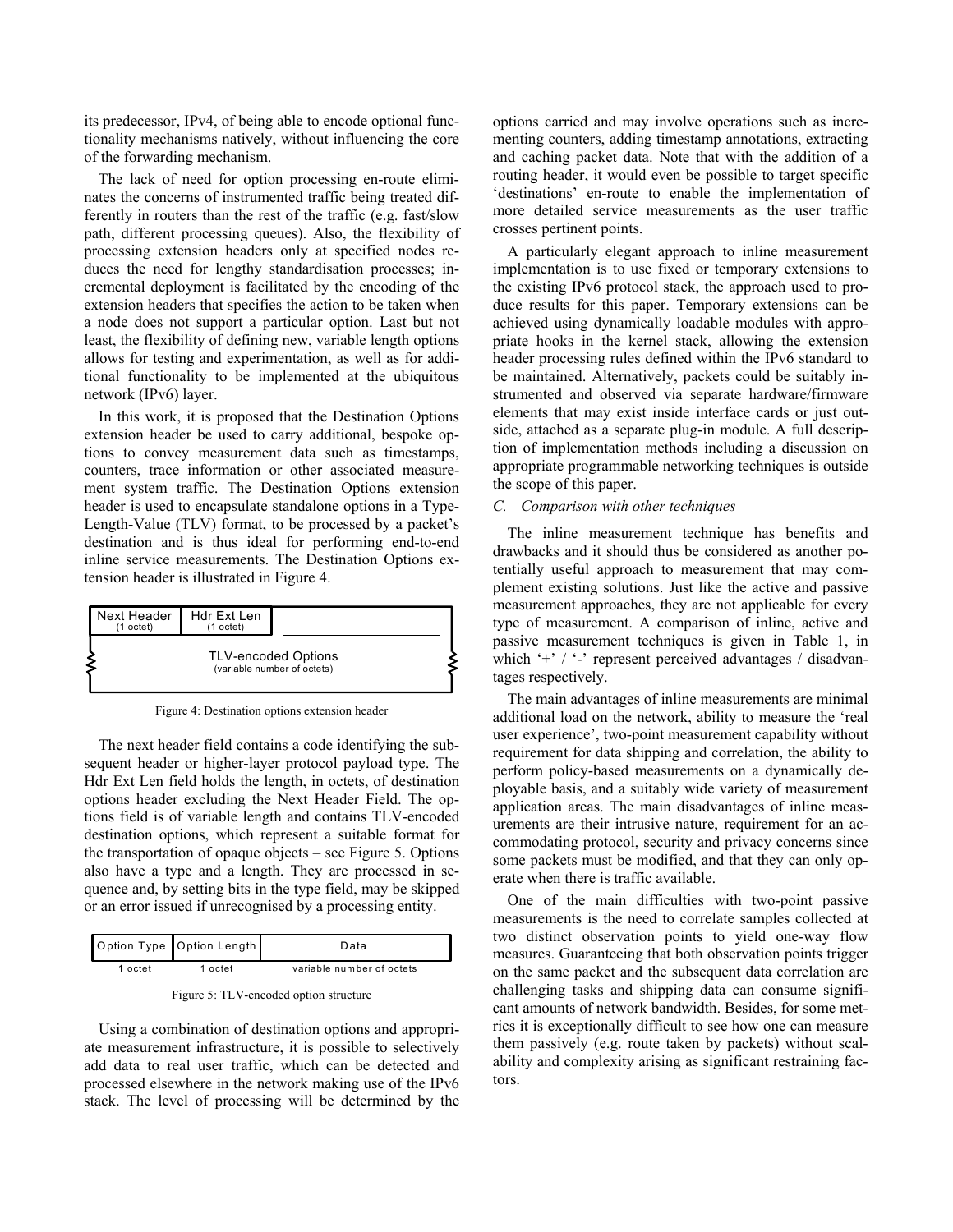A particular concern with active measurements is that performance properties measured by active techniques do not necessarily reflect the behaviour experienced by operational network traffic since synthetic traffic may not have exactly the same statistical properties and may be treated differently if too easily distinguishable. The additional traffic unavoidably impacts the network and may itself be a factor in measuring a poorer performance than the network would otherwise deliver. Also, periodic sampling and packet injection used by some techniques may fail to observe periodic network events [9].

# *D. Appropriate application areas*

Inline measurements are well-suited to end-to-end, twopoint and multi-point measurements such as packet tracing, one-way and round-trip delay, and path loss. For example, tagging various types of signalling traffic may facilitate service level agreement verification and/or application troubleshooting.

Moreover, the same inline measurement framework can perform passive type one-point measurements that involve filtering and classifying passing packet flows and maintaining various attribute counts, particularly useful for network performance monitoring and troubleshooting.

Adopting a more active approach, inline measurements lend themselves well to policy-based, event—condition action operations, where the occurrence of certain packets triggers measurement or other network management activity, such as billing and accounting functions.

# III. ONE-WAY DELAY MEASUREMENT

To demonstrate the feasibility and applicability of the inline measurement technique, various measurement experiments have been performed on different traffic types carried over a variety of operational IPv6 networks [10]. Owing to space limitations, this paper describes only one such scenario: measurement of one-way delay and jitter for streamed UDP video traffic across relatively low-capacity wireless and ADSL IPv6 measurement test beds at Lancaster University – see Figure 6.



Figure 6: Lancaster University Measurement Test bed

# *A. Framework Overview*

With a strong bias to placing intelligence in networking nodes where and when required, programmable networking concepts [11, 12] have been utilised to develop a prototype system at Agilent Laboratories. Underpinning the design philosophy is the notion of telemetry modules which are the basic components that instrument nodes to facilitate inline measurement techniques through the addition, modification and removal of data in the extension headers, as well as other supporting functions such as the storage, retrieval, correlation and forwarding of measurement-related data. These modules can be dynamically created and remotely configured, managed and controlled. A more detailed description of the measurement framework is outside the scope of this paper

| <b>Aspect/Property</b>                     | <b>Active Measurements</b>                                                                                                                                                   | <b>Passive Measurements</b>                                                                                                 | <b>Inline Measurements</b>                                                                                                               |
|--------------------------------------------|------------------------------------------------------------------------------------------------------------------------------------------------------------------------------|-----------------------------------------------------------------------------------------------------------------------------|------------------------------------------------------------------------------------------------------------------------------------------|
| Impact on network<br>(Measurement process) | - Intrusive: Generates additional load which<br>competes for resources                                                                                                       | ++ Non-intrusive: No impact on network                                                                                      | + Intrusive: Marginal load increase and<br>minor delay might be incurred                                                                 |
| Impact on network<br>(Measurement data)    | + Load generated at one end point                                                                                                                                            | - Load generated at one or both ends                                                                                        | + Load generated at one end point                                                                                                        |
| Confidence                                 | - Artificially injected traffic used to in-<br>fer/predict experience of real traffic<br>- Test traffic may be treated differently<br>- Injected traffic affects performance | + Measures real user traffic                                                                                                | + Measures real user traffic<br>- Possibility that instrumented traffic is<br>distinguishable and treated differently                    |
| Controllability                            | + Can test any traffic, path, method of<br>sampling, protocol, etc. - at any time.                                                                                           | - Can only measure available traffic                                                                                        | - Can only measure available traffic<br>- Requires an accommodating protocol                                                             |
| Security/Privacy issues                    | + Private, injected traffic<br>+ Real data not examined                                                                                                                      | - Observing real traffic                                                                                                    | -- Observation and modification of real<br>traffic                                                                                       |
| Scalability issues                         | + Can be dynamically deployed on a per<br>interface basis<br>+ Can inject a chosen amount of traffic                                                                         | Probes per interface at ingress & egress<br>- Full packet capture is not scalable<br>+ Can use filtering and sampling       | + Can be dynamically deployed on a per<br>node or per interface basis<br>+ Can use filtering and sampling                                |
| Complexity and Processing                  | + Correlation not required<br>- Non-trivial generation of statistically rep-<br>resentative test patterns                                                                    | - Correlation of large quantities of data<br>from ingress and egress is computationally<br>intensive and doesn't scale well | + No correlation<br>- Statistical sampling and filtering                                                                                 |
| Major application areas                    | Two-point measurements: Quality of Ser-<br>vice testing, such as available bandwidth,<br>trip delay, and packet loss.                                                        | One-point measurements: packet filtering<br>and counting to obtain traffic type, source /<br>destination etc.               | Multi-point, policy-based measurements,<br>active troubleshooting, packet loss, delay,<br>tracing, routing, packet / flow foot printing. |
| Other comments                             | - Eavesdropping not possible<br>Requires substantial expertise to produce<br>meaningful test patterns                                                                        | + Eavesdropping possible                                                                                                    | + Eavesdropping possible<br>- Not applicable to all traffic types (e.g.<br>real-time, max MTU traffic)                                   |

TABLE 1: SUMMARY OF BENEFITS AND DRAWBACKS OF PASSIVE, ACTIVE AND INLINE MEASUREMENT TECHNIQUES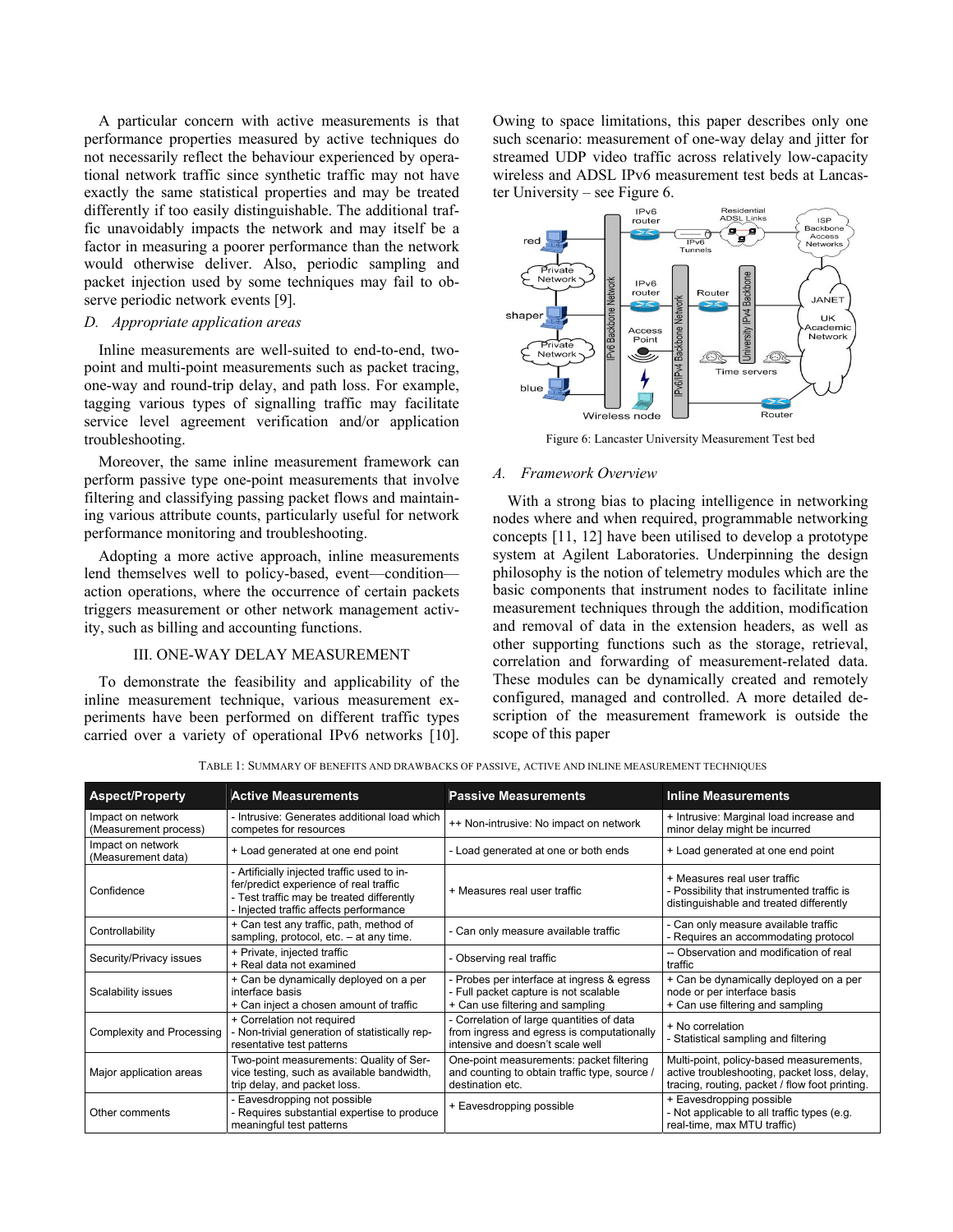# *B. One-way Delay Telemetry Module*

A one-way delay measurement typically requires that at least two different telemetry modules be operating simultaneously. On loading, each module hooks into the Linux kernel protocol stack, allowing packets to be modified as required. Figure 7 shows the typical operation of the oneway delay modules at a source and destination node of a measured path.



Figure 7: One-way delay source and destination modules

The source module selects a packet based on the filter and sampling criteria that were uploaded to the module in advance. Subsequently a 22-octet 'one-way delay option' (see Figure 8) is generated, timestamped and appended to the existing or a newly created destination options header. The destination module looks for appropriately instrumented IPv6 packets and adds the second time-stamp. The data in the IPv6, extension and transport layer headers then join a FIFO message queue, accessible from user space. If required, the extension header/option may be stripped from the packet returning the packet to its original form.

| (Total option size: 22 octets)      |          | Option type | Option data len |  |  |
|-------------------------------------|----------|-------------|-----------------|--|--|
| Pointer                             | Overflow | Flags       | (Reserved)      |  |  |
| Source timestamp: seconds           |          |             |                 |  |  |
| Source timestamp: microseconds      |          |             |                 |  |  |
| Destination timestamp: seconds      |          |             |                 |  |  |
| Destination timestamp: microseconds |          |             |                 |  |  |
| octets                              |          |             |                 |  |  |

Figure 8: One-way delay TLV-encoded option

Source and destination points are clock synchronised using an NTP or a GPS clock feed, depending on the degree of accuracy required. The open-source VideoLAN [13] server/client pair was used to stream MPEG video traffic between the different nodes in the test bed across wireless (IEEE 802.11b) and ADSL links of interest. In the generation of all the following results, no packet sampling was performed and the filter was configured to instrument UDP packets only.

## *C. Measurement Results*

Inline measurements were used successfully to measure the one-way delay and jitter of a UDP video stream across the testbed and operational networks. The one-way delay of packets was calculated as the difference between the source

and destination timestamps recorded in the one-way delay options of each packet. Jitter was calculated as the difference between the one-way delays of consecutive packets, i.e. the Inter-Packet Delay Variation (IPDV), as defined in a draft of the IETF IPPM working group. Figures 9 and 10 show the distribution of one-way delay and a histogram of the jitter, respectively, measured for a video stream over the wireless IPv6 configurations.



Figure 9: One-way delay (ms) of video stream over the wireless networks



Figure 10: IPDV of video stream over the wireless networks

The instantaneous one-way delay for this video stream assumes values from 6 to 76 ms maintaining a mean of 19.15 ms. The Inter-Packet Delay Variation (jitter) mostly takes positive values close to zero, implying that jitter is kept at low levels and the delays in video stream tend to slightly increase. However some bursts of sudden decreases in successive delays can also be seen that reached the values up to around (negative) 60 ms.

Figures 11 and 12 represent a set of more interesting measurement cases conducted over the lower-capacity ADSL networks. Traffic spanned higher-contention operational ISP topologies, and apart from the significantly higher delay values, greater fluctuations in the successive delay indications were also observed. One-way delay assumes values between 46 and 756 ms and the mean delay was 680 ms. Jitter varies from decreases of up to 144 ms to increases up to 78 ms, with significant peaks at relatively high values.

Other experiments conducted over 100 Mb/s wired Ethernet networks revealed no surprising or remarkable